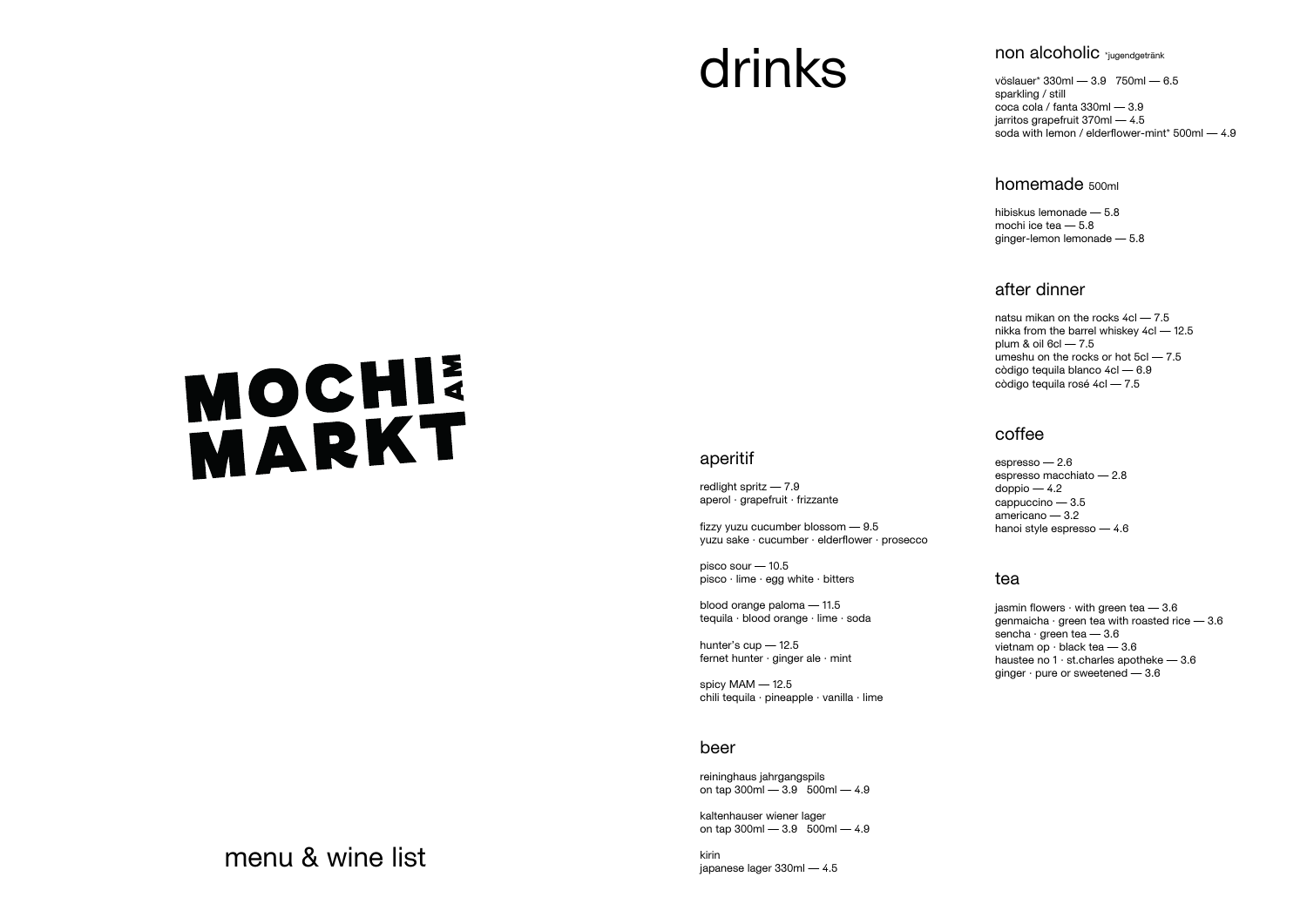# food

#### bites

edamame  $[v]$   $-$  5.8 chipotle  $\cdot$  lime  $\lceil f \rceil$ 

pimientos de padron [v] — 6.9 mole-miso  $\cdot$  fleur de sel  $[a \cdot f n]$ 

chicken chicharron — 6.5 shichimi  $\cdot$  tamarind  $[n]$ 

tomato ceviche [v] — 5.5 coriander [afn]

beef tataki — 16.5 yuzu ponzu · burnt negi oil · red onions [fo]

watermelon salad — 6.2 chili lime · coriander · dukkah [dfhn]

#### cold plates & rolls

ceviche roll — 14.5 sea bass · avocado · red onion · aji amarillo · tempura flakes [ad]

beef & crab roll— 15.9 tenderloin · spring onion · north sea crabs · chimichurri mustard [bcfm]

sea bream ceviche — 11.9 leche de tigre · fennel · preserved lemon · coriander [ c d ]

avocado aburi roll [v] — 12.5 avocado · sweet potato · asparagus · chipotle mayo · teriyaki [cfg]

hamachi tostada [1pc] — 9.5 grapefruit · guacamole · coriander [cd]

shiitake tostada [1pc] [v] — 7.5 sweet potato · pumpkin seed salsa · coriander · red onion [fgn]

pork cheek taco [2pc] — 9.8 pico de gallo · salsa roja [0]

sweet potatoe al pastor taco [2pc] [v] — 8.9 pineapple salsa  $\cdot$  aji cream  $[afgo]$ 

crispy calamari — 13.0 salt&sancho · lemongrass mayo [cr]

korean fried cauliflower  $[v]$  - 7.5 sweet & spicy sauce · almonds [afhno]

papas de aji [v] — 7.5 potatoes · cream cheese · aji amarillo [afgo]

mexican fried chicken — 7.9 chipotle mayo  $\cdot$  tajin spice  $[c f]$ 

 $e$ lote  $-9.9$ corn on the cob · aji panca mayo · feta · coriander [ c g ]

sea bass escabeche — 19.5 yuzu fennel · nouc cham [do]

carne asada & chimichurri — 22.5 roast beef  $\cdot$  tomato  $\cdot$  wild herb salad [afn]

#### tacos & tostadas

grilled piña — 6.9 pineapple · lemongrass yoghurt · cinnamon · brown butter crumbs  $[g]$ 

banoffe — 6.9 banana · dulce de leche · peanut [aeg]

#### warm plates

#### sweets

ice mochis [2pc] — 4.2 [ e g ]

## wine & sake

#### wine by the glass

| cremant rosé                                                                     | $125ml - 7.9$  |
|----------------------------------------------------------------------------------|----------------|
| langlois chateau $\cdot$ loire $\cdot$ fr                                        | $750m - 41.5$  |
| grüner veltliner x mochi 2021                                                    | $125ml - 5.2$  |
| rudi hofmann · traisental · at                                                   | 750ml — 29.5   |
| gelber muskateller 2021                                                          | $125ml - 6.9$  |
| $arndorfer \cdot kamptal \cdot at$                                               | 750ml — 38.0   |
| mischkultur 2020                                                                 | $125ml - 6.2$  |
| joiseph $\cdot$ leithaberg $\cdot$ at                                            | 750ml — 34.0   |
| nube 2020<br>lichtenberger gonzales $\cdot$ leithaberg $\cdot$ at 750ml $-$ 36.0 | $125ml - 6.5$  |
| mâcon fuisse 2020                                                                | $125ml - 8.0$  |
| château vitalis $\cdot$ burgund $\cdot$ fr                                       | 750ml — 44.0   |
| rosé springbreak 2021                                                            | $125ml - 5.5$  |
| herbert zillinger · weinviertel · at                                             | 750ml — 30.0   |
| best friend 2018                                                                 | $125ml - 6.5$  |
| gerhard pittnauer · neusiedlersee · at                                           | $750ml - 36.5$ |

#### sake

| kikko house sake<br>honjozo · full-flavoured      | glass $-6.9$ 140ml $-14.5$<br>$750ml - 55.0$ |
|---------------------------------------------------|----------------------------------------------|
| sake.wien<br>arborio organic junmai namagenshu    | $140m - 17.5$<br>$750ml - 85.0$              |
| dreamy clouds<br>junmai · unfiltered & aromatic   | $140m - 16.5$<br>750ml - 78.0                |
| turtle black<br>junmai · dry & full-bodied        | $140m - 16.5$<br>$750ml - 78.0$              |
| kizan<br>ginjo · mineralic & fruity               | $140m - 17.5$<br>$750ml - 85.0$              |
| amabuki rhododendron<br>daiginjo · complex & fine | 750ml - 99.0                                 |

#### sparkling

| marié pétillant<br>toni söllner $\cdot$ wagram $\cdot$ at        | $750m - 36.0$ |
|------------------------------------------------------------------|---------------|
| bulles d'emma<br>julien meyer $\cdot$ elsass $\cdot$ fr          | $750m - 42.0$ |
| gv 360° 2019<br>geyerhof · kremstal · at                         | 750ml — 54.0  |
| mochi sprudel<br>matthias hager $\cdot$ kamptal $\cdot$ at       | $750m - 43.5$ |
| naturalmente frizzante bianco<br>casa belfi · veneto · it        | $750m - 38.0$ |
| cidre pur x mochi<br>$leo$ mahrer $\cdot$ weinviertel $\cdot$ at | $750m - 27.0$ |
| champagner brut majeur<br>ayala $\cdot$ champagne $\cdot$ fr     | 750ml — 79.0  |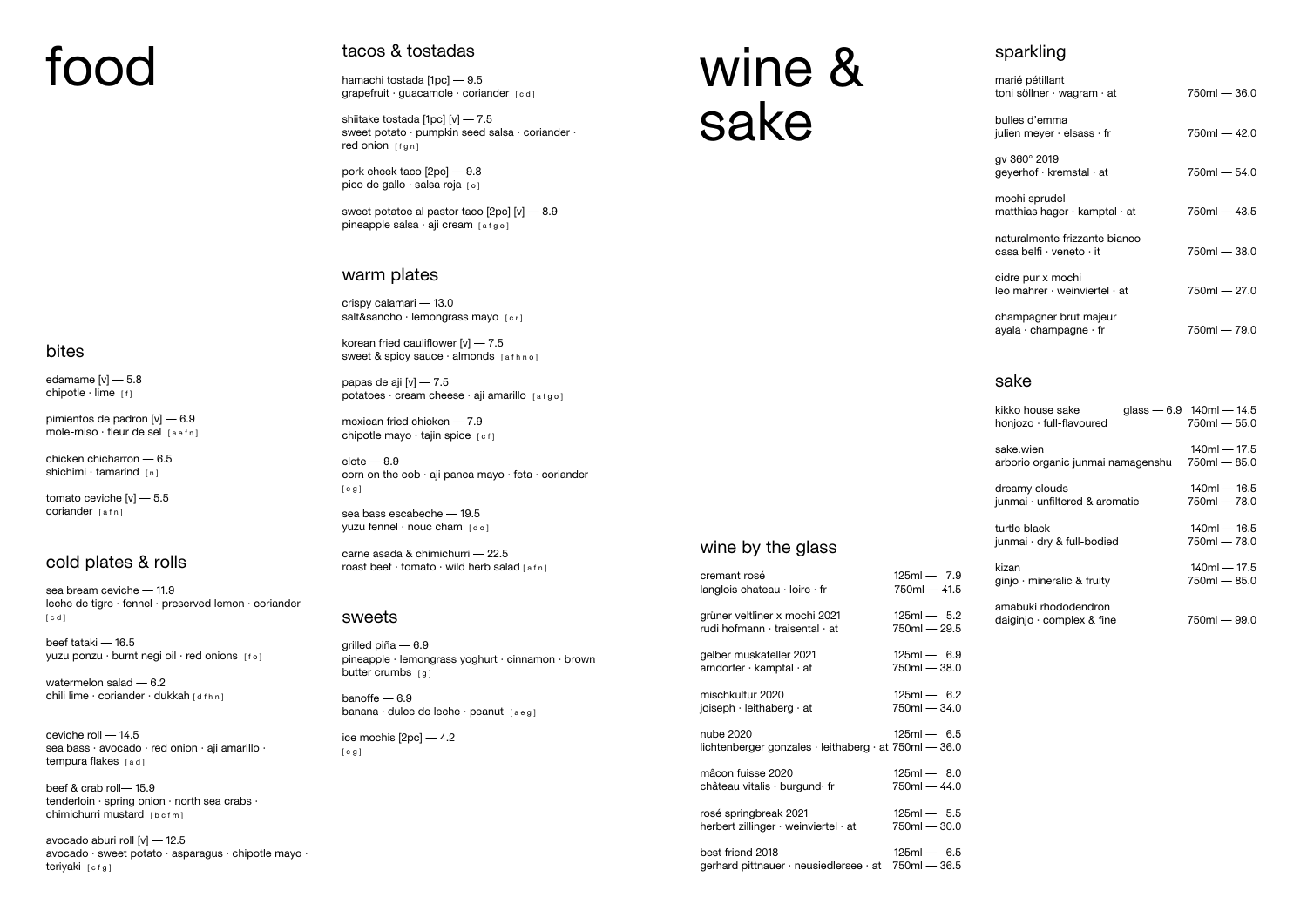| vin blanc 2020<br>domaine clos de tue bœuf $\cdot$ loire $\cdot$ fr 750ml - 36.0   |                |
|------------------------------------------------------------------------------------|----------------|
| sauvignon blanc 2020<br>neumeister · steiermark · at                               | 750ml - 44.0   |
| black label 2019<br>7radku · morava · cz                                           | $750ml - 46.0$ |
| max riesling 2019<br>van othengraven $\cdot$ mosel $\cdot$ de                      | $750ml - 43.5$ |
| riesling kabinett kinheimer rosenberg 2018<br>rudolf trossen · mosel · de          | $750ml - 48.0$ |
| roter veltliner von gösing 2020<br>toni söllner · wagram · at                      | 750ml — 34.0   |
| beaujolais 2020<br>domaine de moriers $\cdot$ beaujolais $\cdot$ fr 750ml $-$ 45.0 |                |
| roter veltliner reynisfjara 2019<br>lukas strobl $\cdot$ wagram $\cdot$ at         | 750ml — 49.0   |

|      | rami 2018                                                              |                |      | fruity, light & aromatic                                           |
|------|------------------------------------------------------------------------|----------------|------|--------------------------------------------------------------------|
| wine | $cos \cdot$ sizilien $\cdot$ it<br>fontanasanta manzoni bianco 2020    | $750ml - 46.0$ | wine | vin blanc 2020<br>domaine clos de tue bœuf · loire · t             |
|      | elisabetta foradori · dolomiten · it                                   | $750ml - 54.5$ |      |                                                                    |
|      | sasso 2018<br>cellar finca parera $\cdot$ penedès $\cdot$ es           | 750ml — 64.0   |      | sauvignon blanc 2020<br>neumeister · steiermark · at               |
|      | mèdol selecció macabeo 2019                                            |                |      | black label 2019<br>7radku · morava · cz                           |
|      | cellar $9+ \cdot$ tarragona $\cdot$ es                                 | 750ml — 49.0   |      |                                                                    |
|      | st-aubin 1er cru les meurges des dents de chien 2018                   |                |      | max riesling 2019<br>van othengraven $\cdot$ mosel $\cdot$ de      |
|      | dominique derain $\cdot$ burgund $\cdot$ fr<br>rosé by nature 2020     | 750ml-110.0    |      | riesling kabinett kinheimer rosenbe<br>rudolf trossen · mosel · de |
|      | pittnauer $\cdot$ neusiedlersee $\cdot$ at                             | $750ml - 34.0$ |      | roter veltliner von gösing 2020                                    |
|      | rakete 2020                                                            |                |      | toni söllner · wagram · at                                         |
|      | jutta ambrositsch $\cdot$ wien $\cdot$ at                              | $750ml - 36.0$ |      | beaujolais 2020                                                    |
|      | puszta libre 2021<br>claus preisinger $\cdot$ neusiedlersee $\cdot$ at | 750ml - 36.0   |      | domaine de moriers · beaujolais · fi                               |
|      |                                                                        |                |      | roter veltliner revnisfiere 2019                                   |

#### funky, wild & free

| gelber muskateller x mochi 2018<br>jürgen trummer $\cdot$ südsteiermark $\cdot$ at    | $750ml - 40.0$ |                                                                                 |                |
|---------------------------------------------------------------------------------------|----------------|---------------------------------------------------------------------------------|----------------|
| stratos mash 2019<br>thomas straka $\cdot$ burgenland $\cdot$ at                      | $750ml - 45.0$ | classics                                                                        |                |
| foxy 2020<br>herbert zillinger · weinviertel · at                                     | 750ml - 29.0   | querfeldein weiß 2020<br>gebeshuber · thermenregion · at                        | $750m - 34.5$  |
| grüner veltliner karpatenschiefer 2019<br>johannes trapl $\cdot$ carnuntum $\cdot$ at | $750ml - 44.0$ | wiener gemischter satz 2020<br>hajszan neumann · wien · at                      | 750ml - 29.0   |
| cuvée weiß 2020<br>andreas mann $\cdot$ rheinhessen $\cdot$ de                        | $750ml - 35.0$ | chardonnay klassik 2020<br>judith beck $\cdot$ burgenland $\cdot$ at            | $750ml - 32.0$ |
| furmint 2020<br>herrenhof lamprecht · steiermark · at                                 | 750ml — 42.0   | riesling blümchen 2018<br>peter veyder-malberg · wachau · at                    | $750ml - 54.0$ |
| el bandito skin 2019<br>testalonga $\cdot$ swartland $\cdot$ za                       | $750ml - 69.0$ | riesling braitenpuechtorff 2020<br>ingrid groiss $\cdot$ weinviertel $\cdot$ at | $750ml - 38.0$ |
| grüi 2020<br>kollektiv peternell · carnuntum · at                                     | $750ml - 39.0$ | riesling donauschotter 2020<br>clemens strobl $\cdot$ wagram $\cdot$ at         | $750ml - 42.5$ |
| birdscape weiß 2020<br>christian tschida $\cdot$ neusiedlersee $\cdot$ at             | $750m - 72.0$  | rosé donauschotter 2021<br>clemens strobl · walgram · at                        | $750ml - 38.0$ |
| Iluerna 2018<br>els vinyerons $\cdot$ penedès $\cdot$ es                              | $750ml - 29.0$ | aus den dörfern rot 2019<br>hannes schuster $\cdot$ leithaberg $\cdot$ at       | $750ml - 40.5$ |